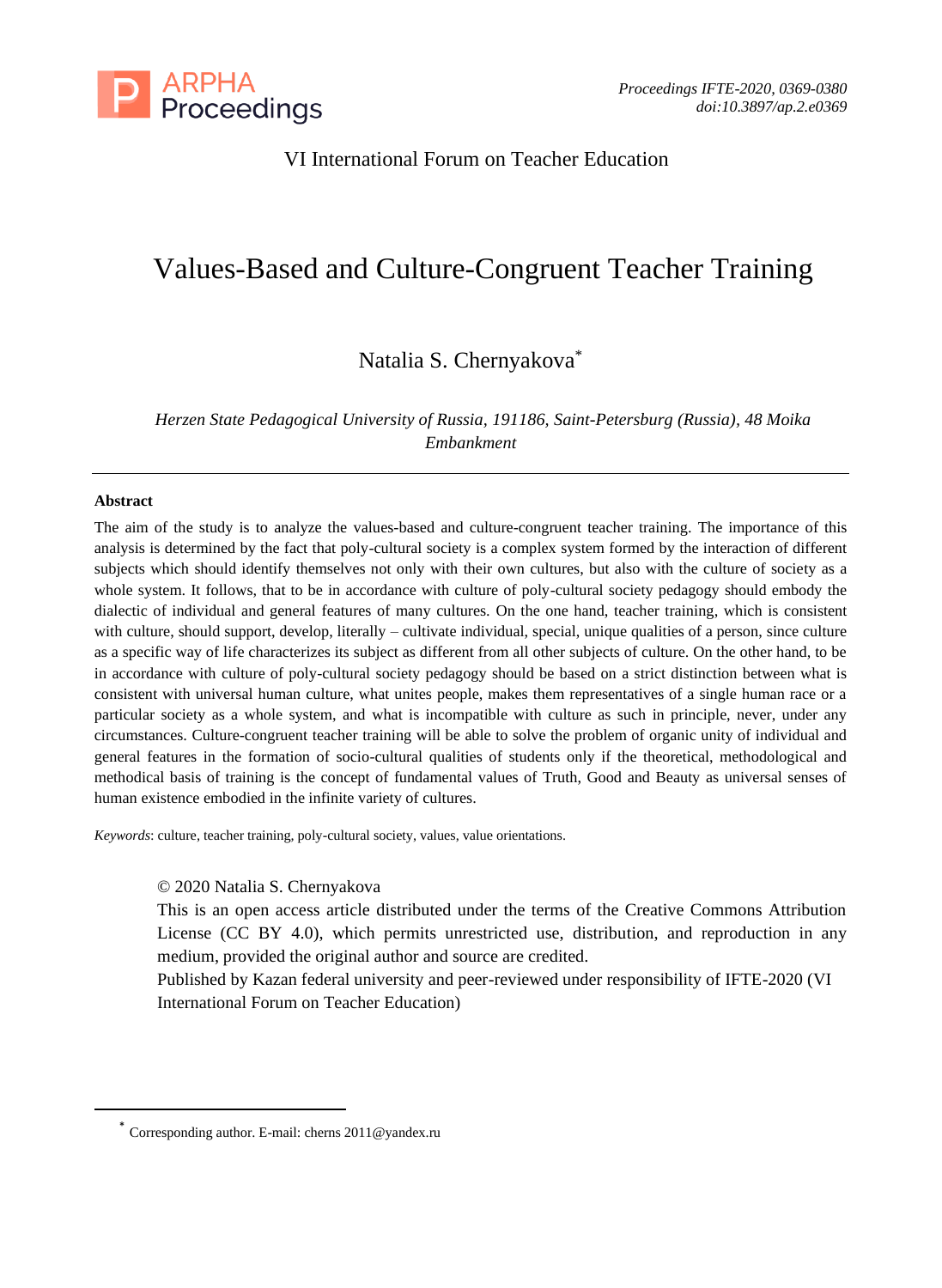#### **Introduction**

Poly-cultural society is a complex system formed by the interaction of different subjects which should identify themselves not only with their own cultures, but also with the culture of society as a whole system.

One of the contradictions of modern poly-cultural society is that intensive interactions and integration of various cultural subjects within new socio-cultural communities are accompanied by no less intense selfidentification of all interacting subjects as autonomous, self-sufficient and unique.

This contradiction expresses the essence of a normally developing poly-cultural society to the extent that it is a function of the multiplicity of cultural subjects actually existing in a given society and carrying out a steady exchange of activities among themselves. Ultimately, the existence of poly-cultural society is possible only if there is a real plurality of cultural subjects that are aware of and maintain their identity, or identity to themselves. The diversity of cultural manifestations of a subject of any level of organization: society, ethnos, social group or individual – cannot cross the border of self-identity of the subject of culture, because, losing its identity, this subject turns into another.

That is why a concern of cultural subjects for the preservation and consolidation of their identity is quite justified. And the more justified that in conditions of inevitable globalization and unification of all aspects of life in the aggressive environment of a consumer society a self-identification of young generation too often turns out to be not a form of self-awareness and a mechanism of internalization of cultural norms and patterns of their ancestors, but the most effective means of achieving short-term material well-being. Such self-identification practically destroys the very possibility of turning young people into carriers of the culture of the older generation and thus destroys the autonomy and identity of the culture which the older generation is the subject of.

At the same time, the self-identification as unique and autonomous cultural subjects can become an insurmountable obstacle to intercultural dialogue, which is possible only when different subjects identify others as subjects similar to them and themselves – as subjects similar to others. All actual contradictions and difficulties of intercultural dialogue arise and exist not so much because others do not recognize our identity (ethnic, professional, religious, etc.), but since others do not identify us as similar to them beings. This happens because the reality of socio-cultural differences between individuals, social groups and communities is absolutely obvious at the level of common sense and does not require any special means and methods for its detection. On the contrary, general, and even more so – universal features of the human way of life are hidden under layers of various differences and are not the object of direct perception.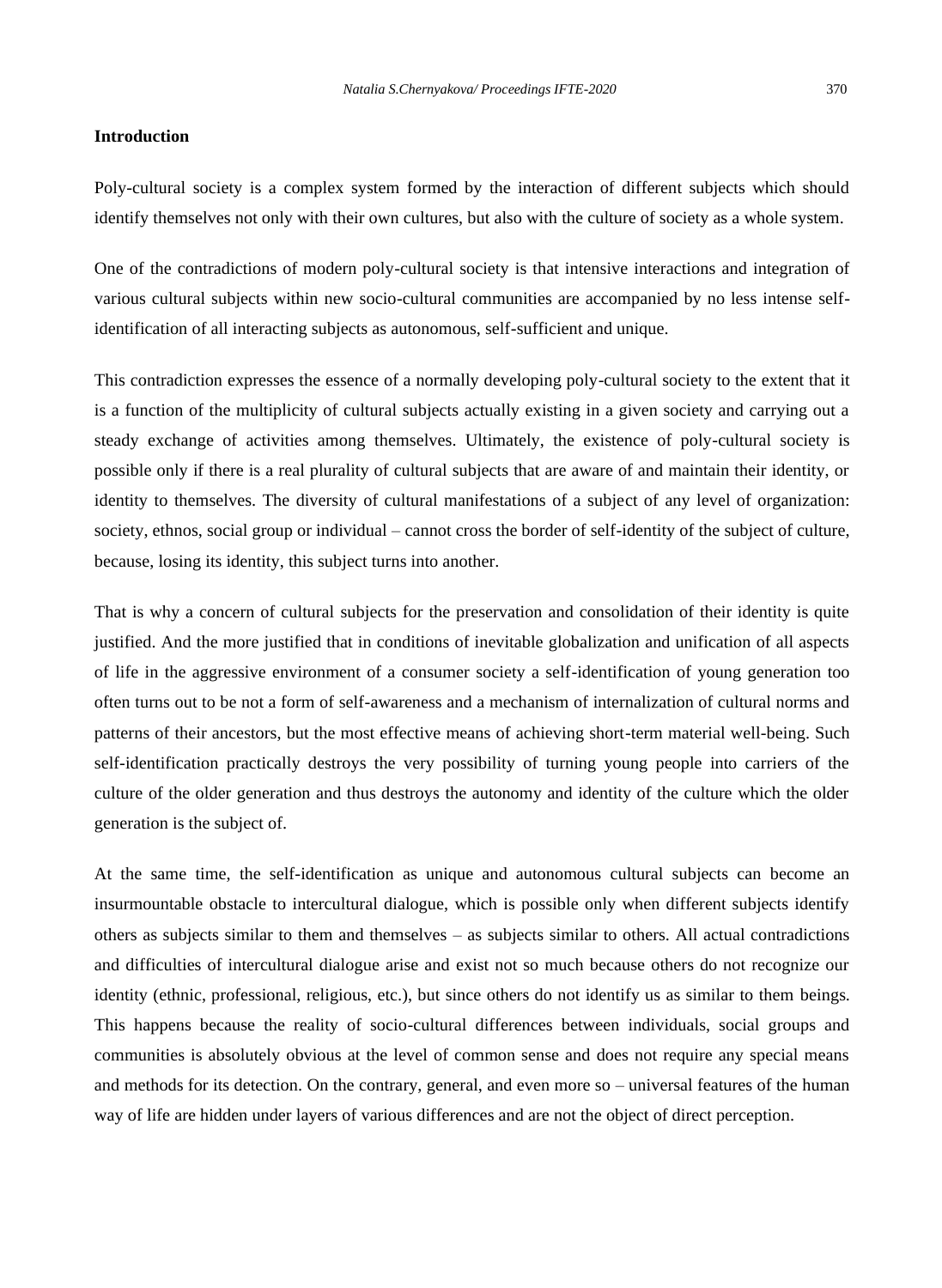Each social institution forms an identity of a limited type, since it transforms a social being from a representative of the human race into a representative of a very specific social community: an ethnos, a class, a family, a professional group, etc. – and requires the interiorization of the main features and patterns of behavior of various, but not universal, cultural subjects. At the same time, the cultivation of any differences, if not destroys, then makes common features of cultures almost invisible, and, consequently, prevents the establishment of dialogical, partnership relations between people. On the contrary, the need for communication and joint life activity becomes the basis for self-identification of various cultural subjects as representatives of a universal human culture. This kind of universal identity exists as a moment of identity of different subjects and is perceived by them as a metaidentity.

It follows, that on the one hand, culture-congruent teacher training should support, develop, literally – cultivate – individual, special, unique qualities of a person, because culture as a specific way of life characterizes its subject as different from all other subjects of culture. On the other hand, to be in accordance with culture of poly-cultural society teacher training should be based on a strict distinction between what is consistent with universal human culture, what unites people, makes them representatives of a single human race or a particular society as a whole system, and what is incompatible with culture as such in principle, never, under any circumstances.

#### **Purpose and objectives of the study**

The aim of this study is to argue that culture congruent teacher training will be able to solve the problem of organic unity of individual and general features in formation of socio-cultural qualities of students only if the theoretical, methodological and methodical basis of training is the concept of fundamental values of Truth, Good and Beauty as universal senses of human existence embodied in the infinite variety of cultures (Chernyakova, 2018c).

## **Literature review**

Different aspects of the development of education in the poly-cultural society of Russia are considered in modern pedagogical literature (Boziev, 2017; Mozgot, 2019). It follows from this considerations, that to be in accordance with culture of poly-cultural society pedagogy should embody the dialectic of individual and general features of many cultures (Dzhurinsky, 2010; Shontukova, 2018).

Some publications are designed to provide a range of theoretical ideas and practical suggestions that can be used in axiological studies and education (Kamalieva, 2018 a, b).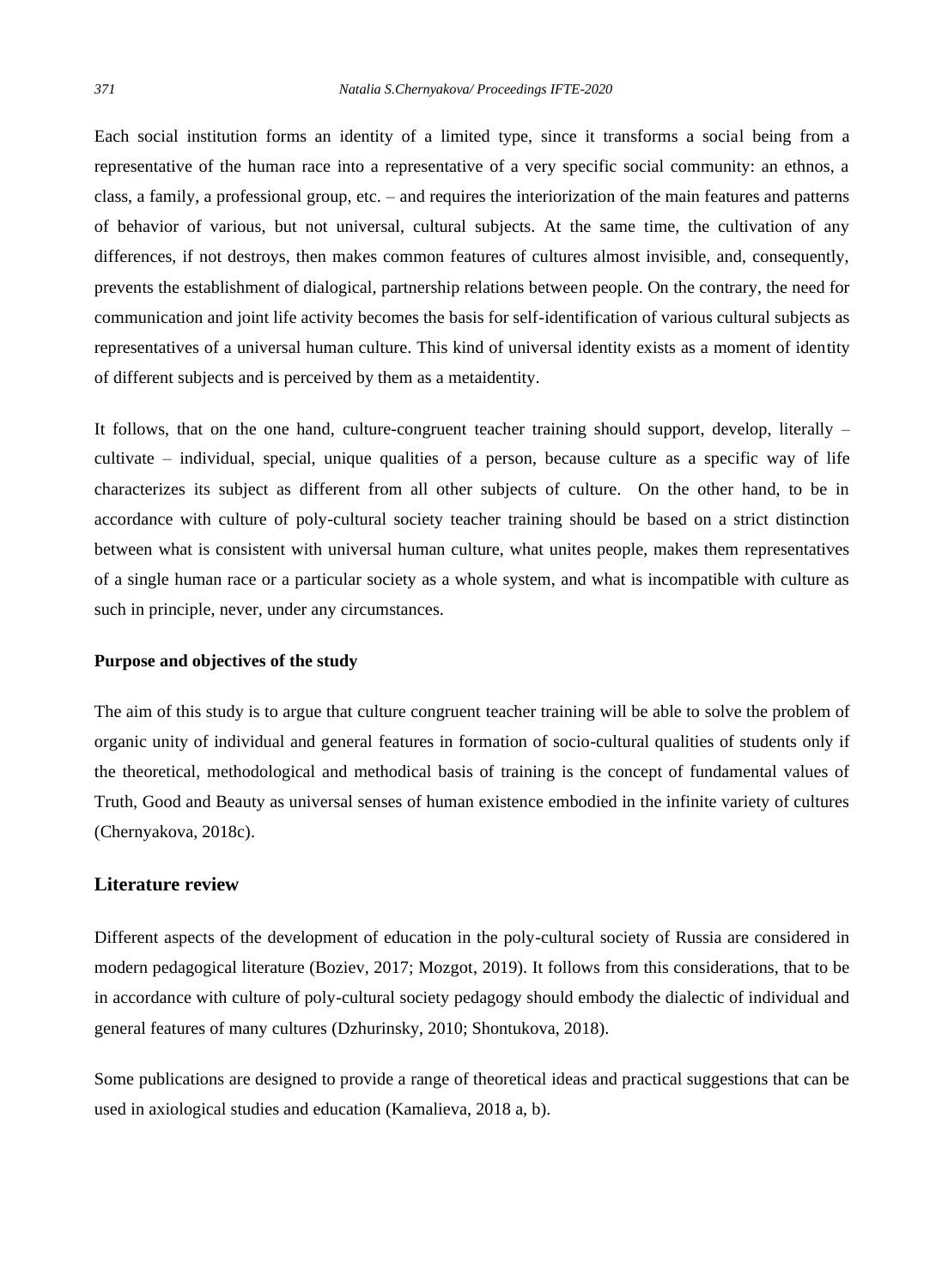Special attention of researchers are paid to the formation of moral (Metlik, 2018; Saharova & Saharova, 2019) and aesthetic orientations of schoolchild and students (Panaiotidi, 2018; Romanova, 2019).

Yet it is obvious that there are differences in the interpretation of the essence of values (Asadullin & Frolov, 2019; Asadullin et al., 2018) and different approaches to the understanding of the real functions of values in culture.

#### **Methodology**

The research is based on the concept of values as the ultimate objectives of human existence. In the process of studying the values-based and culture-congruent teacher training the methods of content and logical analysis, interpretation, comparison, generalization and theoretical deduction were used.

# **Results**

The essence of culture and values

The reality that is reflected in the concept of culture and is denoted by the term "culture" is a set of distinctive features that differentiate individuals and human communities according to specific mode of their existence and activity. In other words, the term "culture" displays an obvious fact that human communities and individuals live in different natural and social conditions, speak different languages, have different skills, knowledge, beliefs, create unique material and spiritual works, etc.

If culture is understood as a real way of existence of the subject, as a paradigm, matrix of his or her social activity, then the structure of culture is the structure of this internal form, paradigm, or manner of exercise of social activity. The essence of culture is expressed by its own structural elements that remain unchanged no matter what types of activities a subject of culture is carrying out. The unity and integrity of the cultural subject create consistency, i.e., coherent, hierarchically organized multilevel unity of all elements of culture as a way of existence of this subject:

- World views from which he or she proceeds;
- Knowledge that he or she owns;
- Value orientations that he or she adheres;
- Purposes that he or she sets before himself;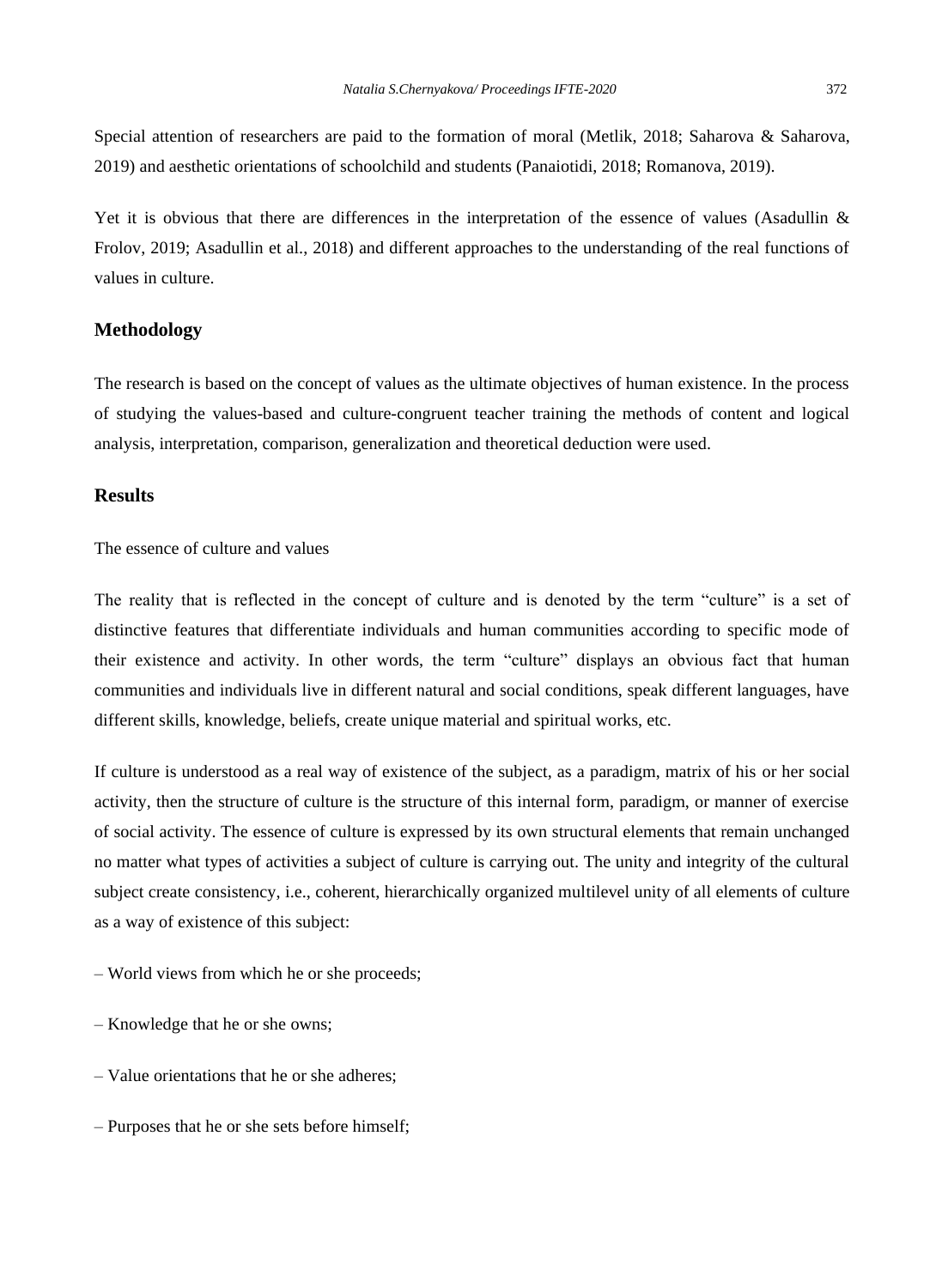- Meanings that he or she embodies in his or her activities and its results;
- Ideals for which he or she strives;
- Norms which he or she follows;
- Means and methods that he or she uses, etc.

None of such concepts as "views", "purposes", "meanings", "value orientations", "norms", "ideals", "methods", and other of the kind can be used in analysis of the products of culture, but all of them reflect the elements of the cultural activity of a subject. We may apply questions about the meanings or purposes of anything: a war, a computer, a lunch, a symphony, a scientific theory, a novel, a social institute, – only and exclusively to the activity of cultural subject, which has made these results (products) or intends to learn and use them, but not to the results as such. Asking such questions, culturologists try to understand what content was embodied in the cultural products by the subject who created them.

As to the value orientations as the element of culture, it should be noticed that value attitude of people to the world is not identical to the determining of all that is significant for people. Value orientations deal not with our "preferences" or "standards of evaluation", but with satisfying the fundamental need of human beings in obtaining the meaning of their existence and the basis for substantiation of their purposes. No material or spiritual phenomenon, except that which is reflected in the concept of value, can meet this urgent and deepest need of human being as self-conscious-existence. The names of values are Truth, Good and Beauty (Chernyakova, 2018 a).

Values are relatively autonomous from external influences, since they always orientated the human beings on such deeds that contribute to the formation, development and improvement of man as the subject of socio-cultural activities. In the process of estimation of any phenomenon on the basis of values the presence or absence of the value-content in this phenomenon is established, and just this content becomes, in its turn, the direct reason for the preference of this phenomenon to any other, in which the value-content is not revealed.

Values cannot be hierarchically organized and do not provide a basis for the hierarchy of their embodiments. The reason of compelling people to organize and prioritize goals, means and results of their activity is not the "self-evident hierarchy of values", but just limited human capacity and the actual conditions of existence, not allowing a person to realize even in sequence, the more so – simultaneously, within a short life all that she/he considers as certainly true, good and beautiful. In the process of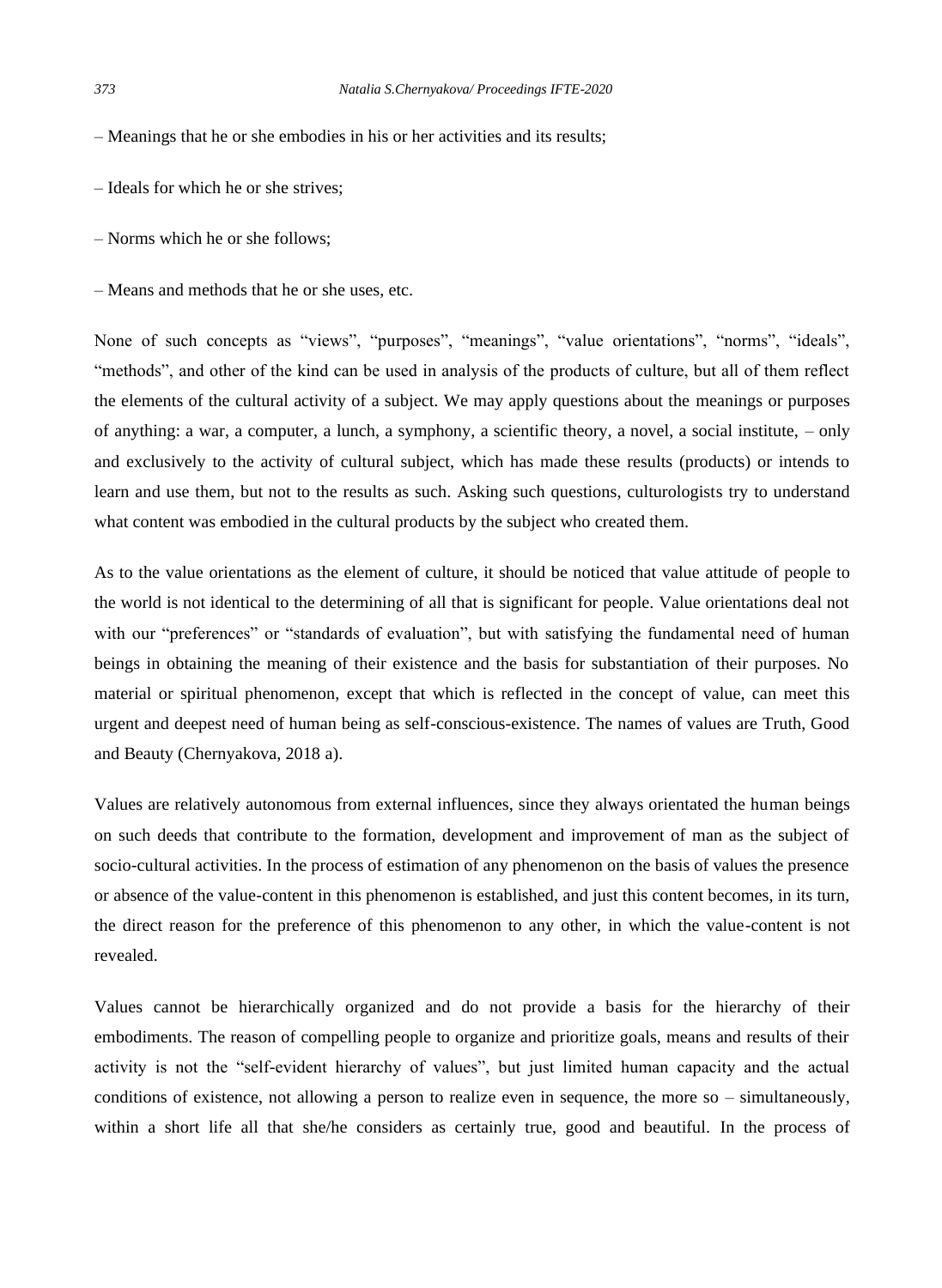substantiation of that which is really possible as something that is essentially prior gradual substitution of concepts is made, and a person, in the end, begins to consider the temporal sequence of his/her actions as "hierarchy" of forms of embodiments of values. But, just as a temporary sequence of events is not identical with their causal relations, it is not identical with hierarchical ordering of events. "To be earlier" does not mean "to be better", or "to be more valuable". Listing, classification, ranking, etc. of all that becomes the object of valuation does not affect the number, essence and equivalence of values, which remain the foundations for assessment and revealing the value-contents of any cultural phenomena.

#### Formation of value orientations in the process of teacher training

Cultural orientation and value content of teaching is expressed, first of all, in the formation of ideas about nature, society, culture and man, which correspond to their actual existence. That is why the most important function of the education system has always been and will always be the transmission from generation to generation of knowledge about the world. In the performing of this function the fundamental orientation of human culture towards Truth is expressed.

However, the orientation to the Truth is usually associated with scientific knowledge exclusively. Due to this understanding of the value orientation to the Truth representatives of all disciplines studied at school or university realize their direct involvement in the formation of the orientation to the Truth, since all academic disciplines are based on modern scientific knowledge. Mathematicians, physicists, chemists, biologists and representatives of any other scientific and technical disciplines taught at school or University need just a few minutes to draw attention of students to the fact that behind every fact, every formula, every law of natural sciences there are real people who were required not only perseverance, hard work, dedication, talent and intuition, but also a fearless pursuit of Truth, which gave strength to resist the criticism of colleagues and ignorance of society. But at the same time, limiting the orientation to Truth exclusively by scientific knowledge prevents understanding that all forms of knowledge: everyday, mythological, religious, philosophical, aesthetic – are focused on creating a true picture of the world.

The unity of individual and general features in the value content of consistent with culture teacher training assumes not only a teacher′s possession of modern knowledge about the object that the corresponding discipline studies, but also his/her ability to demonstrate to students with the help of modern technologies the enduring importance of the knowledge possessed by representatives of traditional cultures. This knowledge, not being scientific, was, nevertheless, true reflection of many vital for our ancestors sides of the world and embodied not only the desire for Truth, but also the really obtained and practically confirmed level of its achievement.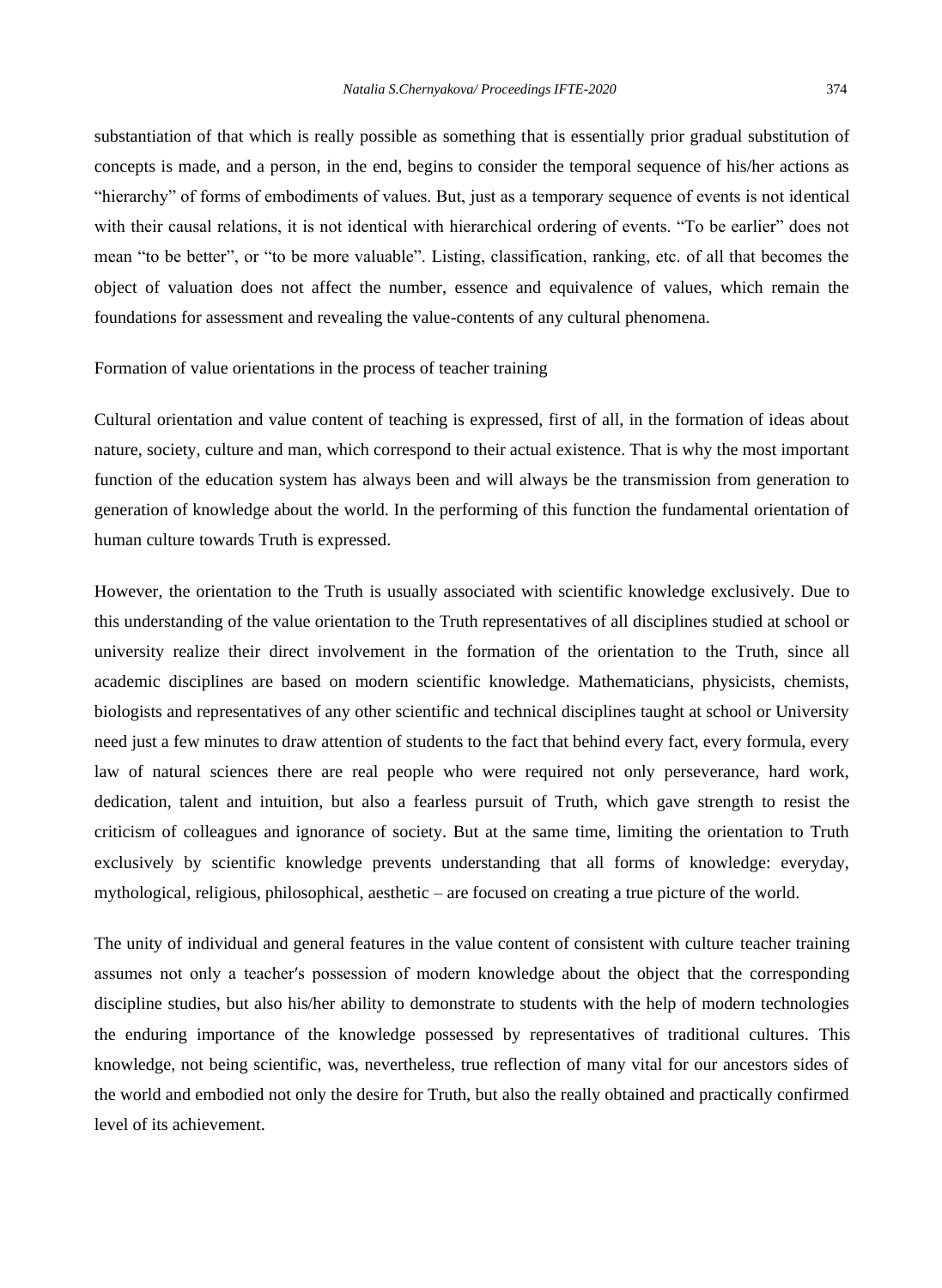The diversity and inconsistency of the results of human knowledge indicate not the lack of value orientation to the Truth, but the complexity of the ways leading to its achievement.

In spite of the widespread belief that the formation of value orientations is exclusively related to the sphere of humanitarian knowledge, teachers of humanitarian disciplines, in contrast to teachers of natural and technical disciplines, have to solve much more complex methodological and methodical problems considering the value orientation to the Truth in humanitarian knowledge.

It is necessary to remember that humanitarian knowledge is directed to ideal phenomena: ideas, views, beliefs, etc., – the only method of their study being the interpretation of the material carriers of the ideal content. And the interpretation cannot be true or false, because no interpretation of the ideal can be either confirmed or disproved on the basis of scientific experimental practice. Any interpretation of historical events or works of art can only be contrasted with a different interpretation.

In this case, what does the value orientation to Truth in humanitarian knowledge mean?

On the one hand, in the process of studying history of society, theory of culture, artistic creativity, etc. it is important to study by scientific methods the material carriers of ideal phenomena: language texts, products of material culture, people's actions and so on. The results of such research, like the results of any scientific research, are recognized as true or false only on the basis of practical verification. On the other hand, humanitarians must constantly draw attention of students to different interpretations of the same material carriers. The value orientation towards Truth is manifested not in the desire to "prove" the truth of a single interpretation at all costs, but in the desire to understand the meaning and significance of each of the interpretations.

It is extremely important to demonstrate by concrete examples of the history and folklore of different ethnos that values always unite human beings, and, at the same time, that every nation and subject of culture has the freedom to embody values in various cultural products.

With the help of clear and simple examples from traditional fairy tales, myths, epics, proverbs and sayings, songs, etc. a teacher should be able to demonstrate to children where the violation of norms and rules adopted in society leads to. As individual tasks, it is advisable to invite students to prepare stories about how the aspirations for Truth, Good and Beauty are embodied in their native ethnic culture, and to discuss with them the common features and differences in the value orientations of different people, which need to be paid attention to. The analysis together with the students of the events of modern life makes it possible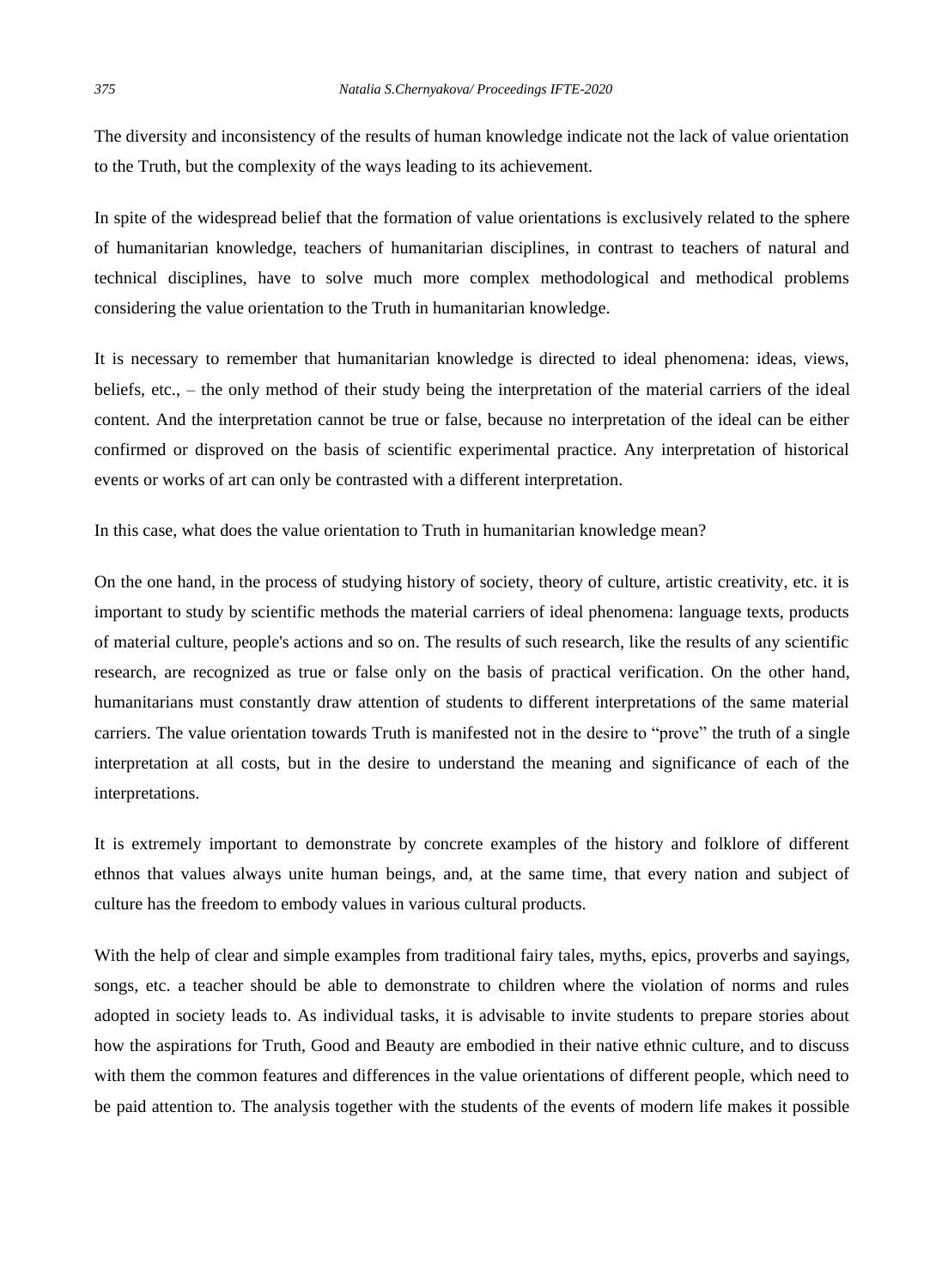to understand the consequences of immoral behavior and the need to accept the norms of morality as an unshakable basis for the existence of any culture.

There are no cultures, and have never been, in which people do not have ideas about good and evil. Even if at the dawn of human history social norms were not differentiated into proper moral and neutral in relation to moral choice, the very fact of normative regulation meant the restriction of animal instincts as an "evil" principle, preventing the formation of an individual as a being of the different – socio-cultural – nature.

What turns the young of the biological species *Homo sapiens* into a subject of culture is not in the human genome, but in the socio-cultural environment of the carrier of this genome. Socialization as a process of formation of socio-cultural qualities of an individual and his/her transformation into a subject of culture involves a constant, systematic, steady replacement of instinctive actions by arbitrary, conscious, based on social norms.

Good always remains Good, since it orientates people to preserve their socio-cultural essence. But the way and form of orientation to Good depends on many factors, the totality of which determines the specifics of the life of a particular subject of culture: an ethnos, a social group, an individual. It means that moral norms in different cultures can define the boundary between Good and evil in different ways, while maintaining the inviolability of the distinction between them. That is why consistent with culture teacher training should be carried out on the unshakable foundation of the distinction between Good and evil, moral and immoral.

As to the value orientation to Beauty, it is sufficient to notice that the infinite variety of forms of embodiment of value orientation to Beauty is easily demonstrated by examples of all types and genres of art, or by cultural estimations of natural phenomena and human appearance.

Nothing can become an absolute embodiment of values, since the meaning of any phenomenon is exhausted by the functions that it performs or the goals that it serves in culture. All concrete historical features of culture are transient and cannot serve as a basis for the formation of the subject of culture of the new generation in a rapidly changing socio-cultural environment. Only those value orientations that embody the constants of a given culture have an enduring character.

The constants of culture are invariant features of all its elements, transmitted from generation to generation both at the level of an unconsciously reproducible cultural paradigm and at the level of conscious ideological attitudes. The constants of culture determine the way of realization of value regulation, or the real configuration of the embodiment of values, which can be called the value orientation of the subject of culture and which is inseparable from the life of this subject to the same extent as the constants themselves.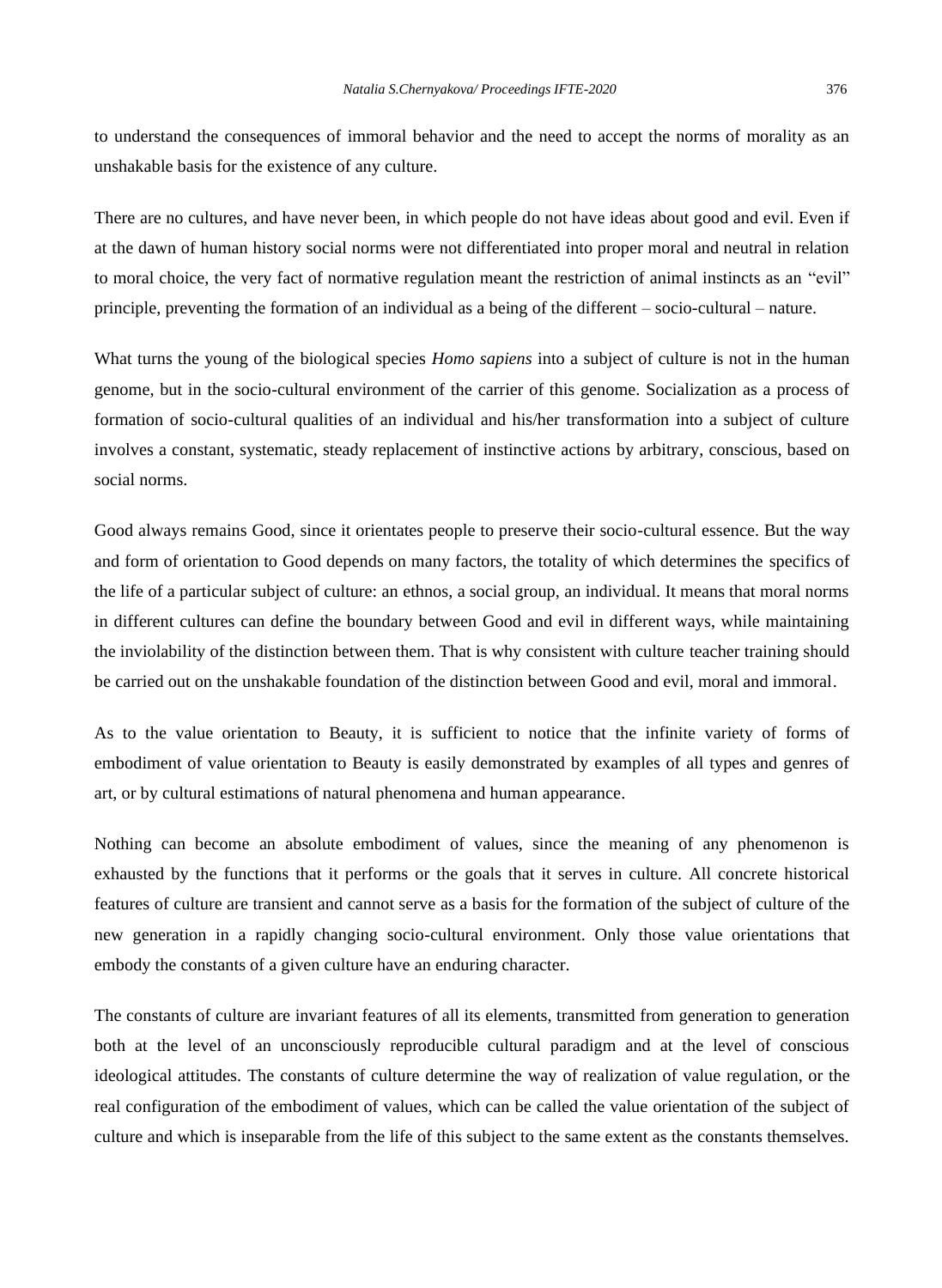The relationship between value orientations and cultural constants is similar to the relationship between content and form: cultural constants are the content ("internal form") of value orientations which determine the form ("natural boundaries") of their variability.

Those forms of embodiment of values that are associated with the constants of this culture differ from all other value-content forms by their higher sense-capacity. By calling works of art, actions of people, or customs "values", the ordinary consciousness is mistaken only in identifying values with the forms of their embodiment. However, socio-cultural intuition rarely makes a mistake in recognizing the value status of those cultural phenomena that really embody value orientations constant for a given subject. Changes in the value orientation cannot cross the boundaries lay down by the specifics of the constants of this culture. A fundamental change in the value orientation can only mean a radical change in the constants, which is equivalent to the destruction of this subject as such.

#### **Discussions**

The peculiarity of the problem situation in modern axiology is that it is necessary to defend the fundamental role of values in culture in a discussion with those who, it would seem, not only does not deny this role, but, on the contrary, emphasizes it in every possible way, using value arguments more often than any other. By calling a cultural phenomenon a "value", many researchers believe that they increase the socio-cultural status of this phenomenon or identify the reason why the preservation of this phenomenon should be taken care of.

However, existence of culture is characterized by many different features: tastes, preferences, behavior patterns, habits, and so on. In an effort to protect themselves from outside interference in their usual way of life people are ready to call their "values" everything that is included in the circle of their daily existence. At the same time, not only ordinary people, but axiologists also too often do not realize that the greatest threat to the preservation of ethno-cultural, professional and any other identity lies not in external influences as such, but in the mechanisms of transmission of cultural paradigms from generation to generation.

Each new generation preserves in its own culture that and only that which meets its interests, satisfies its needs, serves as a means of its self-expression. Therefore, the elevation to the status of "values" of any cultural phenomena familiar to the older generation entails not only theoretical problems of understanding the essence of values, but also practical difficulties in communication with the younger generation of subjects of this culture (Tarantej & Tarantej, 2018).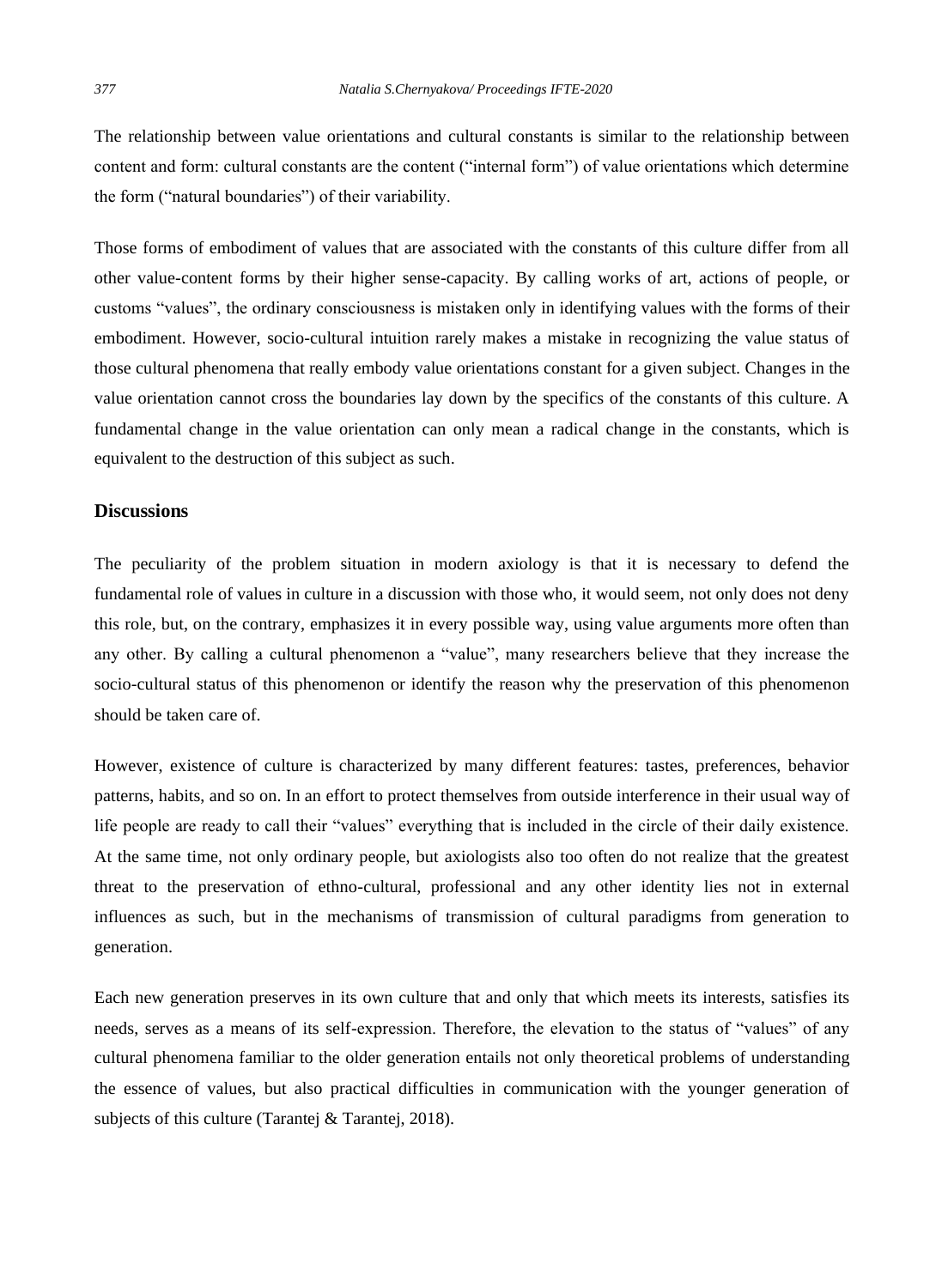In the context of global cross-cultural contacts, information flows and the natural interest of young people in the life of their peers around the world, attempts to prove that the "values" of a particular culture are precisely those objects or ideas that were used or carried by their ancestors are doomed to failure.

It is necessary to pay special attention to the fact that the strategic goal of the endless repetition of the thesis about "ours" and "yours" values and adding to the list of "values" more and more new phenomena is to block the discussion of life-meaning issues and to accustom society to meaninglessness as the norm of everyday existence. The tactic is to introduce into everyday consciousness the confidence that, on the one hand, any value choice is possible and justified, and on the other – the "right choice" that ensures success in competition and high social status can only be made by "civilized people". Pointing to "ours" and "yours" values justifies or condemns today any actions of individuals and social groups.

It would be a mistake to interpret the philosophical teachings of various epochs in the spirit of modern axiology. However, it is indisputable that the search for those grounds that make a person not only a natural but also a social being, a carrier of reason and morality, is the main direction of ethical thought from antiquity to the present day. Special attention should be paid to the fact that the ancient Epicureans and Stoics were fully aware of the existence of many useful, but indifferent to the moral qualities of man things. Everything that is not related to the growth of reason and Logos – life and death, glory and infamy, work and pleasure, wealth and poverty, disease and health – was called "adiaphoria" and was considered to be the sphere of indifference to the social existence of man (Reale & Antiseri, 1994).

The opposite, nihilistic attitude to everything that goes beyond the vital goods defined by the subject itself has become a leading trend in Western European philosophy since the time of F. Nietzsche (Heidegger,1993).

In spite of the fact that the reason to use the term "values" in two different meanings was given by the founders of axiology themselves, today as in ancient times the use of the same term to refer to two fundamentally different socio-cultural phenomena: goods and senses – is a manifestation of homonymy leading to the loss of a single object of study. It is not the question about what of the two phenomena will the term "values" be assigned to. It is the matter of understanding that under any conditions compatible with the laws of logic and semiotics the use of the same term to refer to different phenomena will not make these phenomena identical. You can call anything you want "values", but the process of word usage itself will not make the goods of life and the senses of existence identical socio-cultural phenomena.

Thus, understanding that under the name of "value" can be such different objects as the goods of life and the senses of existence, leads to the elimination of internal theoretical contradictions in axiological research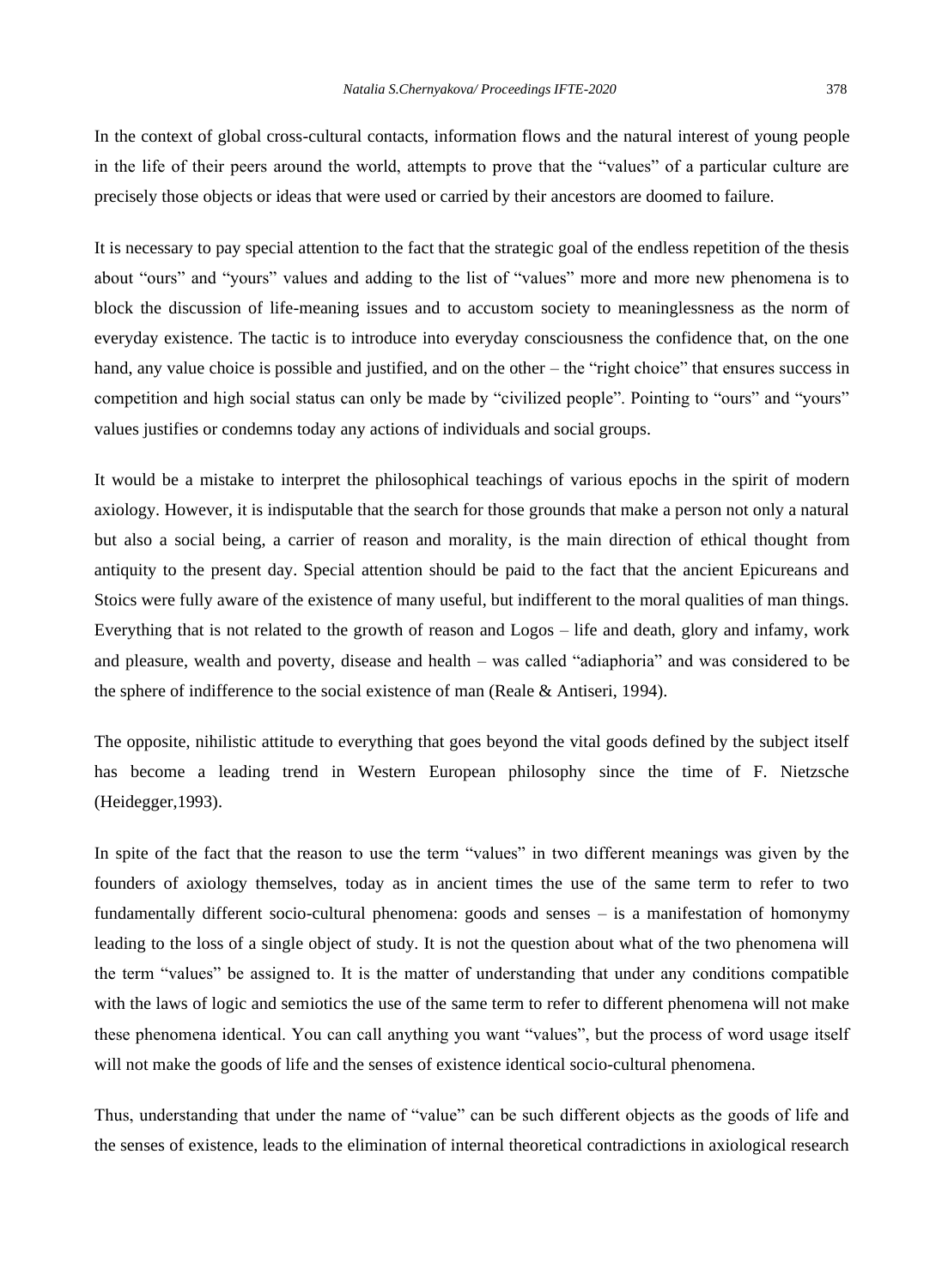and contributes to a deeper insight into the essence of culture. After all, the neo-Kantians are the originators of axiology not because they started the enumeration going to "bad infinity" of "everything that matters" to man, but because they named "values" the fundamental senses of human life (Chernyakova, 2018b).

### **Conclusion**

No one can predict whether lessons of a teacher, information from available electronic resources or acquaintance with real people and their deeds will become for students an inspiring example of following the value orientation to the Good, Beauty and Truth. However, it is obvious that culture congruent pedagogy should specify the path along which students should move to form their value orientations.

Pedagogy based on the violation of the principle of unity of individual and general features of culture and "consistent" only with such unilateral manifestations of culture as cultural isolation, culturocentrism, ethnocentrism, etc. leads to the formation of flawed subjects of culture unable to live in the world of diverse ways of life.

To solve the problem of organic unity of individual and general features in the formation of socio-cultural qualities of students and become consistent with culture in poly-cultural society teacher training should be based on the theoretical, methodological and methodical basis of the concept of fundamental values of Truth, Good and Beauty as universal senses of human existence embodied in the infinite variety of cultures.

## **References**

- Asadullin, R. M., Kiryakova, A. V., & Frolov, O. V. (2018). Axiological Quartet of culture of professional activity of the modern teacher. *Pedagogika, 8,* 20-28.
- Asadullin, R. M., & Frolov, O. V. (2019). School teacher: the lost value of Russian education? *Pedagogika, 3,* 87-92.
- Boziev, R. S. (2017). On the methodology of research of the development of education systems in the national regions of Russia. *Pedagogika, 2,* 36-48.

Chernyakova, N. S. (2018a). Features of value regulation of socio-cultural activity. In I. R. Kamalieva (Ed.), *Value diversity of modern culture. Volume II* (pp. 26-56). Zapadnyj: Nauchnoissledovatel'skij centr «AntroVita».

Chernyakova, N. S. (2018b). Pedagogical aspects of axiology. *Astra Salvensis, 6,* 683-689.